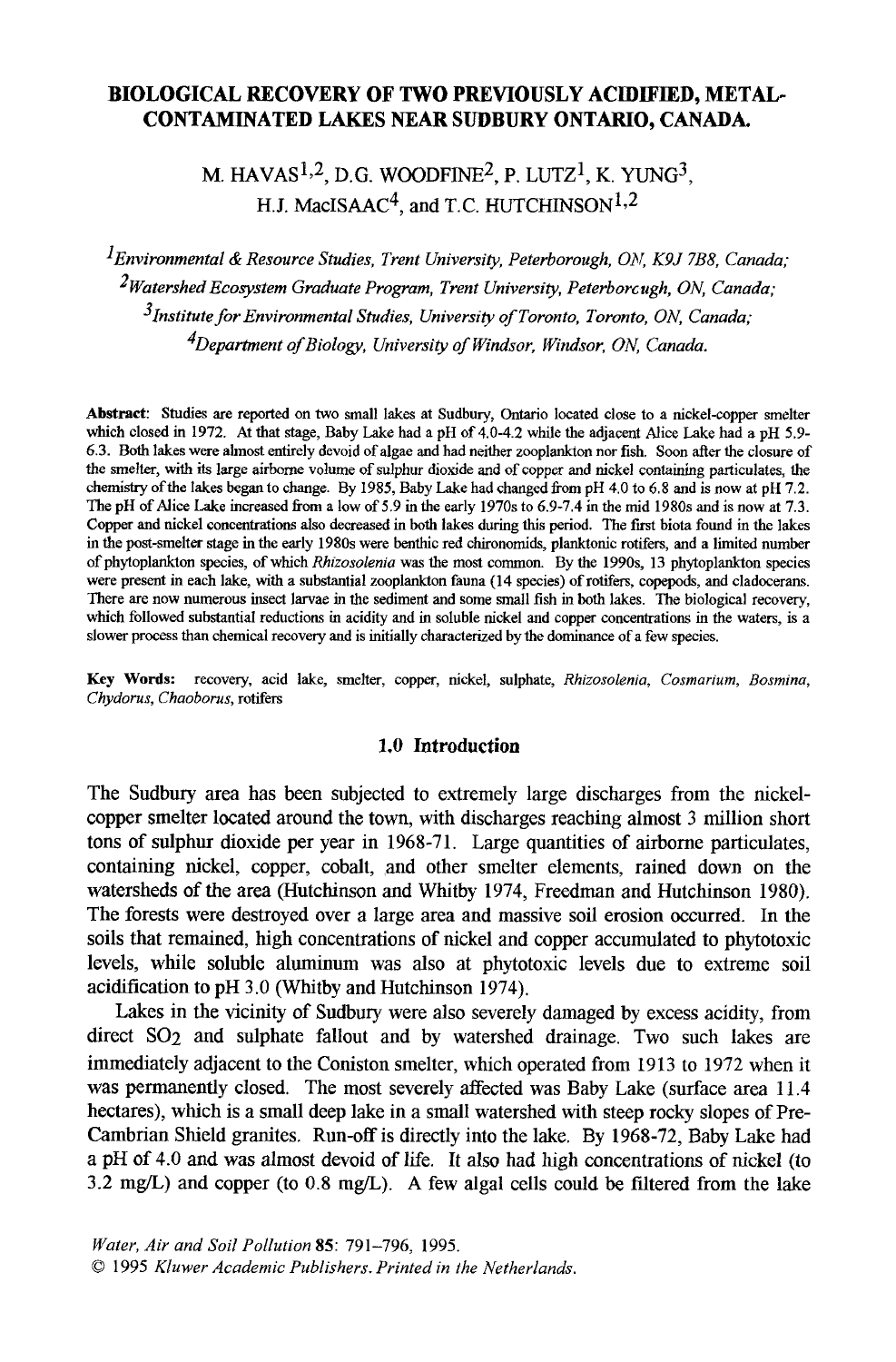(i.e. 10 to 100 L of water were filtered to obtain a few cells). These consisted of nickel or copper tolerant cells of *Chlorella* (Stokes et al. 1973).

The adjacent Alice Lake is much longer (26.7 hectares) but is shallow and has discharge streams entering it. One of these streams runs in from Baby Lake; another stream drains a large area of glacial till in the valley bottom. This stream also receives run-off directly from a slag pile of about 150 acres, which contains residual copper and nickel (see also Woodfine and Havas this volume).

While Alice Lake, even in 1968, was much less acidic than Baby Lake, its concentrations of nickel were higher (up to 7 mg/L) probably due to the drainage from the adjacent slag pile. The waters and sediments of Alice Lake were almost devoid of life in 1968-72 (Stokes, pers. comm.). To obtain a few cells of a highly nickel-tolerant alga, *Chlorella* (Alice Lake isolate not published), up to 100 L of lake water had to be filtered (Hutchinson and Stokes 1975).

Each October from 1968 until 1989, TCH took a fourth year undergraduate class to Sudbury to sample lake water for chemical analysis and for comparative lake bioassays. After the Coniston Smelter closed in 1972 and the 381 m superstack at nearby Copper Cliff was commissioned, the annual sampling and analyses were continued. It became apparent by 1976 that Baby Lake, in particular, was beginning to change chemically. This deep crystal clear small lake responded very quickly to the sharp reduction of  $SO<sub>2</sub>$ and heavy metal deposition on to its surface and to its small watershed. Chemical recovery of the two lakes was then followed and reported in Hutchinson and Havas (1986). Biological recovery was expected to occur over time given that the Sudbury smelter emissions of sulphur dioxide created local acidification problems from an exclusive sulphur source and given the limited soil cover in the Baby Lake watershed in particular.

This paper presents our observations of the progress of biological recovery from 1972 to 1994, by which time a relatively thriving community was present in the chemically neutralized lakes even though the composition of this community differed from those of more distance Pre-Cambrian Shield lakes.

## **2.0 Materials and Methods**

The methods of water sampling and chemical analyses were similar to those used by us in 1970s (Stokes et al. 1973, Hutchinson and Havas 1986). We collected an integrated sample (i.e. a column of lake water from the water surface to the lake bottom using a flexible tube) for phytoplankton. These samples were preserved in Lugol's solution, settled, and counted using an inverted microscope. Zooplankton were sampled by horizontal and tows (60 um mesh) and at 1 meter depths from the surface to the sediments with a Schindler-Patalas trap. Intensive sampling was done at intervals of several years during the 22 year post-smelter phase, notably in 1976, 1980-82, 1985-86 and in 1992-94. This allowed only a series of snapshot views of biological changes but enabled us to assess long-term change with limited resources.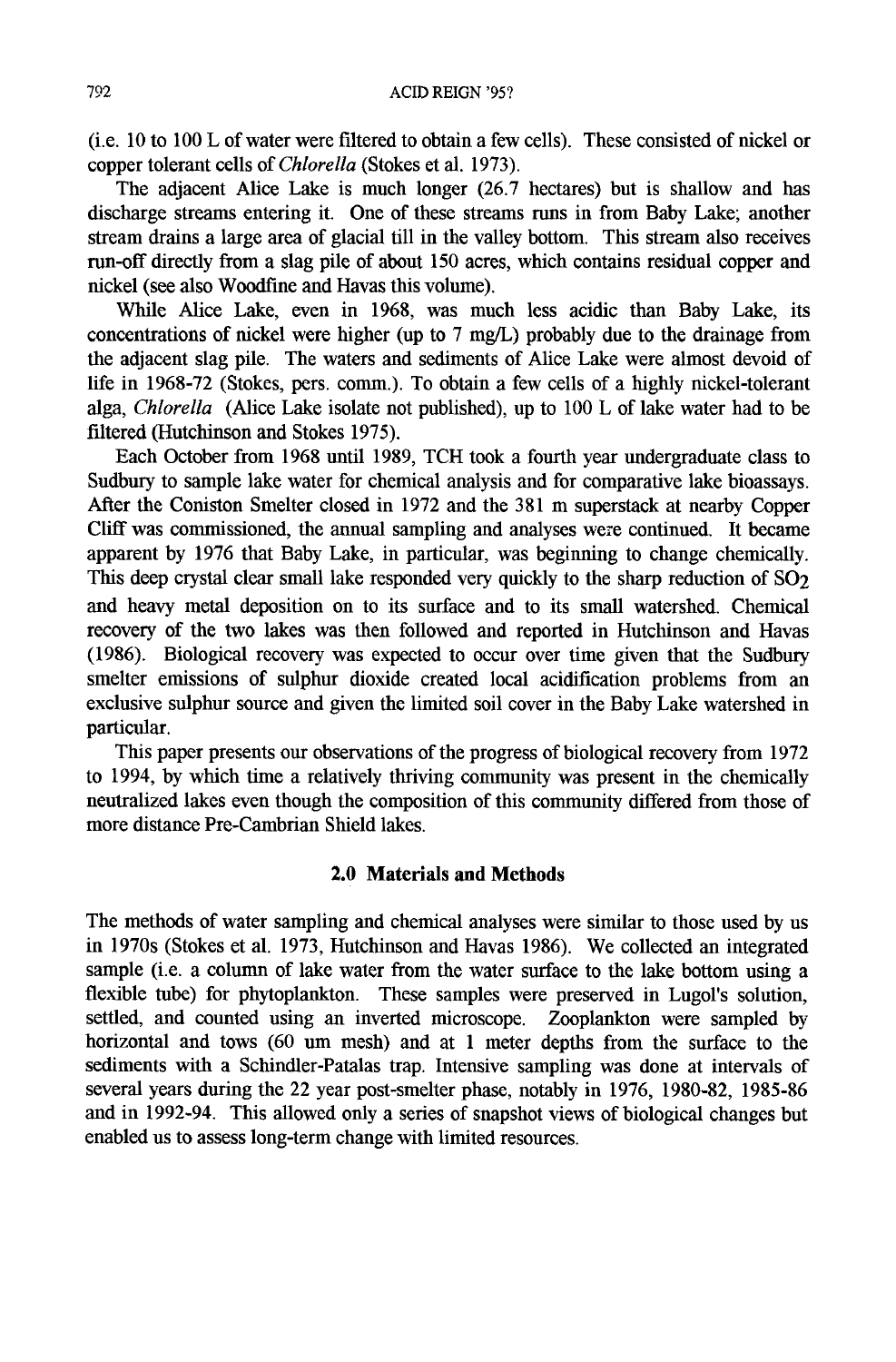#### **3.0 Results and Discussion**

The dramatic reductions in  $SO<sub>2</sub>$  emissions in the Sudbury area over the past 22 years are shown in Table I. In the Coniston Valley, where the two study lakes are located, the reduction was even more immediate once the local smelter closed. Water quality improved markedly during this period (Table I).

#### TABLE I

Sulphur dioxide emissions in the Sudbury region and selected water quality parameters for Alice and Baby Lake during a 20 year period beginning in the early 1970s (Brydges 1985). [Cu and Ni in ug  $L^{-1}$ ]

| Period         | SO <sub>2</sub>      | Baby Lake   |             |             | Alice Lake  |            |               |
|----------------|----------------------|-------------|-------------|-------------|-------------|------------|---------------|
|                | $(10^6$ t y $^{-1})$ | pH          | Cu          | Ni          | рH          | Cu         | Ni            |
| early<br>1970s | 2.5                  | $4.0 - 4.2$ | $500 - 800$ | 2700 - 3200 | $5.9 - 6.3$ | $60 - 250$ | 6400 - 6900   |
| mid<br>1970s   | 1.25                 | $4.5 - 4.9$ | $280 - 340$ | 1300-1500   | $6.2 - 6.5$ | $50 - 60$  | $2000 - 3700$ |
| mid<br>1980s   | 0.75                 | $6.1 - 6.8$ | 20          | 200-400     | $6.9 - 7.4$ | < 10       | 1200 - 1300   |
| early<br>1990s | 0.4                  | $7.0 - 7.2$ | 20          | 20          | $7.1 - 7.3$ | 20         | 1200          |

In a detailed assessment of the algae of the two lakes in October 1986, large differences were found between them. Baby Lake had a phytoplankton biomass of 0.079 mg/L and a species richness of 19. This was lower than that of Alice Lake with its biomass of 0.64 mg/L and species richness of 37. It was also much lower than that of other shield lakes of similar pH (6.8). In Baby Lake the Chrysophyceae dominated in 1986, comprising 94% of the cell counts based on cell number. The other two groups represented were Bacillariophyceae 3% and Chlorophyceae 3% (Fig. 1). In Alice Lake the Bacillariophyceae dominated (84%) while the Chrysophyceae represented 15% of cell counts and the Peridineae 1%. While the pHs of the two lakes were almost the same by 1986, several other chemical factors were quite different, notably the higher nickel concentrations in Alice Lake.

Amongst the more common species in Alice Lake in 1986 were *Rhizosolenia eriensis,* with 4200 cells/L; *Dinobryon bavaricum* with 800 cells/L and *Synedra acus*  with 180 cells/L. Nine other species occurred at very low numbers. The composition of phytoplankton species changed from season to season and year to year at this stage of apparent re-colonization. Only *Rhizosolenia eriensis* was consistently common during five sample period in 1985-86 in Alice Lake. During this period, July 1985 to October 1986, we recorded 37 species, many only once, with densities of 40 to 50 cells/L. Nevertheless, the 37 species indicate that algae were finding the lake suitable for survival.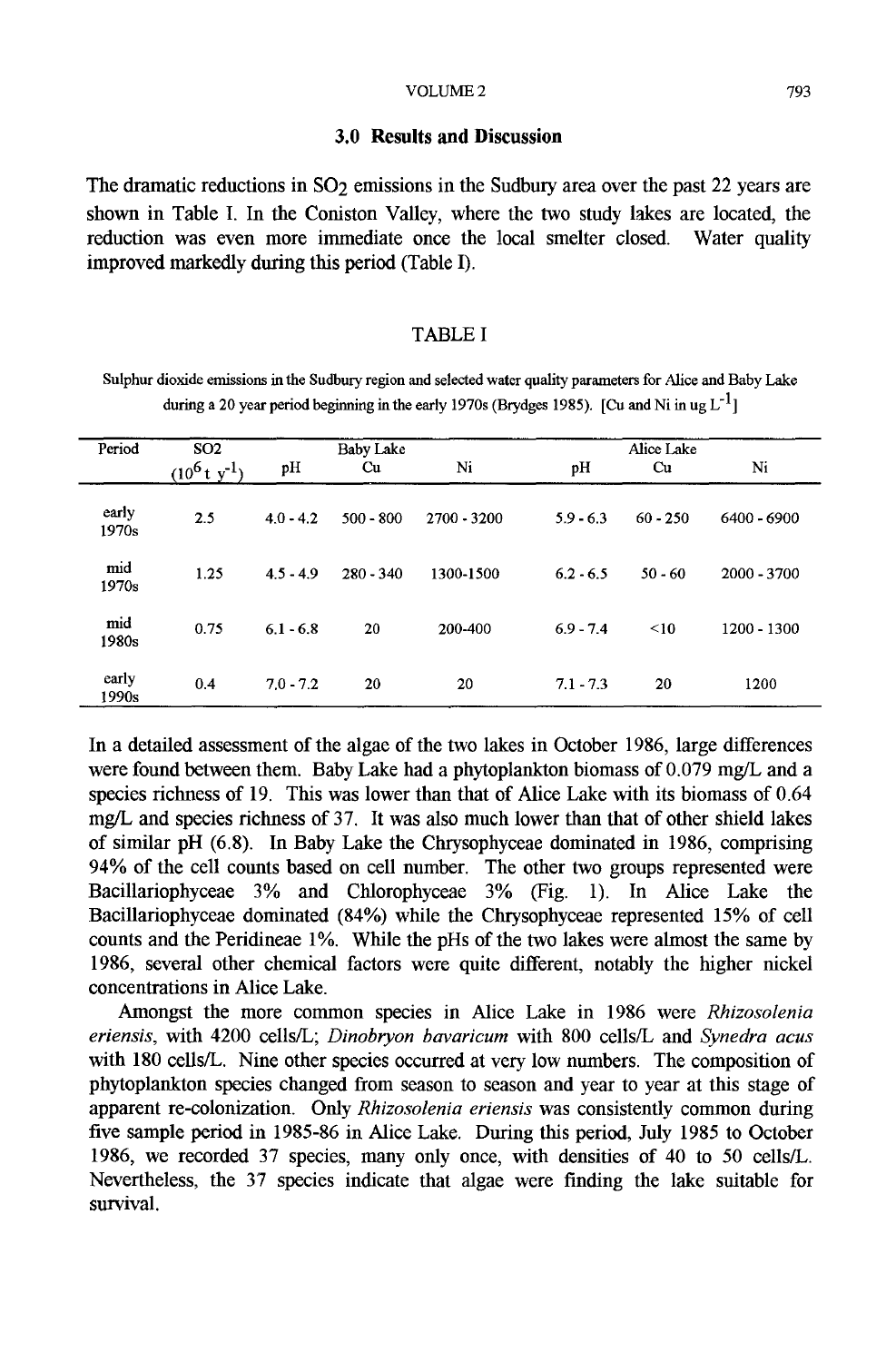In this same sampling period (July 1985 to October 1986) a total of 19 algal species were recorded in Baby Lake with *Dinobryon bavaricum* being the most consistent and common over the five sample times. Its peak occurrence of 5400 cells/L in October 1985 had dropped to 600 cells/L a year later. A summer peak of 1100 cells/L was observed for *Dinobryon acuminatum* in July 1986, while *Chromulina glacialus acuminatus* reached 3600 cells/L in August 1986. Compared with the 1970-72 samplings both phytoplankton diversity and productivity had increased greatly in both lakes.

Deniseger et al. (1986) studied the recovery of Buttle Lake a copper-lead-zinc contaminated lake on Vancouver Island, Canada. They also found a persistent *Rhizosolenia* bloom and asserted this to its ability to tolerate high heavy metal concentrations while out competing other species.



Fig. 1. Phytoplankton composition in Alice and Baby Lake in 1986 and 1992.

When the lakes were re-examined in October 1992, the lower standing crop of Baby Lake compared with Alice Lake, was maintained (i.e. 1200 cells/L compared with 8900 cells/L for Alice). In Alice Lake, *Cosmarium* dominated the system, with 87% of all cells and a count of 7800 cells/L. *Scenedesmus* accounted for 5%, various diatoms for 6%, and the Chrysophyte *Mallomonas* sp. 2%. This is a substantial change in composition. In Baby Lake another chrysophyte, *Kephyrion* sp., accounted for 69% of the total cell count but comprised only 850 cells/L. Other frequent species were of the genera *Peridinium, Chlorella, and Dinobryon.*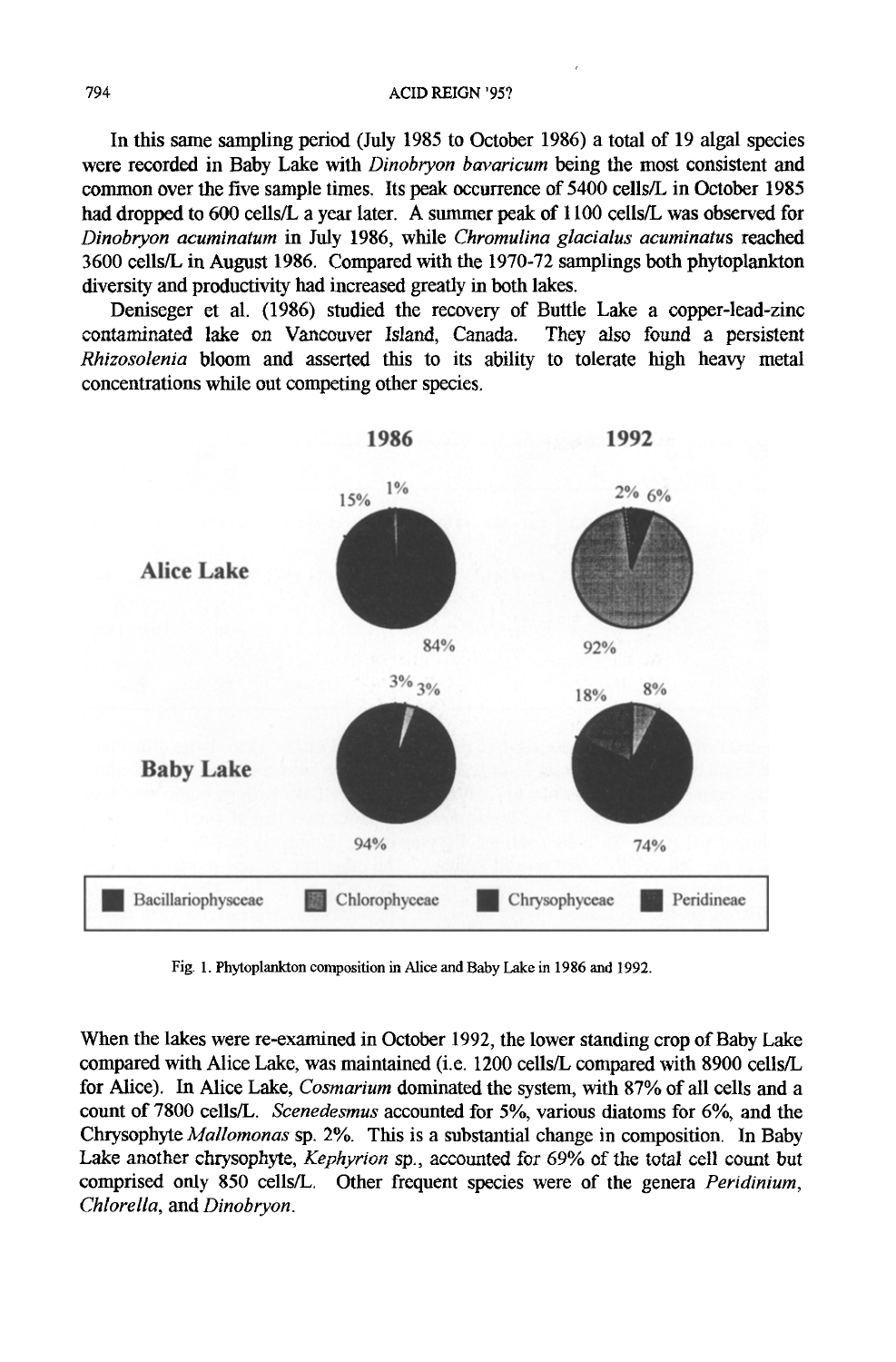#### VOLUME 2 795

Zooplankton populations also re-established themselves in the lakes. The rotifers were present in significant numbers by the mid 1980s and an acid-tolerant rotifer assemblage was reported by Maclsaac et al. (1986). In 1985-86, rotifers found in Baby Lake included *Keratella taurocephala, Lecane tenuisela and Monostyle lunaris,* as were *Chydorus sphaericus, Bosmina* sp., and *Eubosmina,* along with copepod nauplii and cyclopoid copepods. In Alice Lake at this time, six zooplankton species were found (i.e. the rotifers *Keratella cochleans var. cochlearis, Polyarthra vulgaris, and P. renata* as well as *Bosmina longirostris* and *Chydorus sphaericus* (See Fig. 2 for zooplankton compositional differences).

By 1992-93, seven rotifer species were present in both Alice Lake and Baby Lake and a total zooplankton species richness of 14 in each lake. Baby Lake had made the greatest recovery of species directly between 1986 and 1992 with an increase from 4 to 14



Fig. 2. Zooplankton composition in Alice and Baby Lake in 1986 and 1992.

zooplankton species during that time. In an April 1993 vertical sampling tow using a 30 cm diameter plankton net, the common species in Alice Lake were *Polyarthra, Mesocyclops,* copepod nauplii, *Kellicottia Iongispina, and Cyclops remus,* while in Baby Lake the commonest species were copepod nauplii, then *Kellicottia longispina, Bosrnina longirostris, Cyclops vernus, Mesocyclops tenuis, Keratella limnelais, Keratella cochlearis, and Diaptomus pygmaeus.*